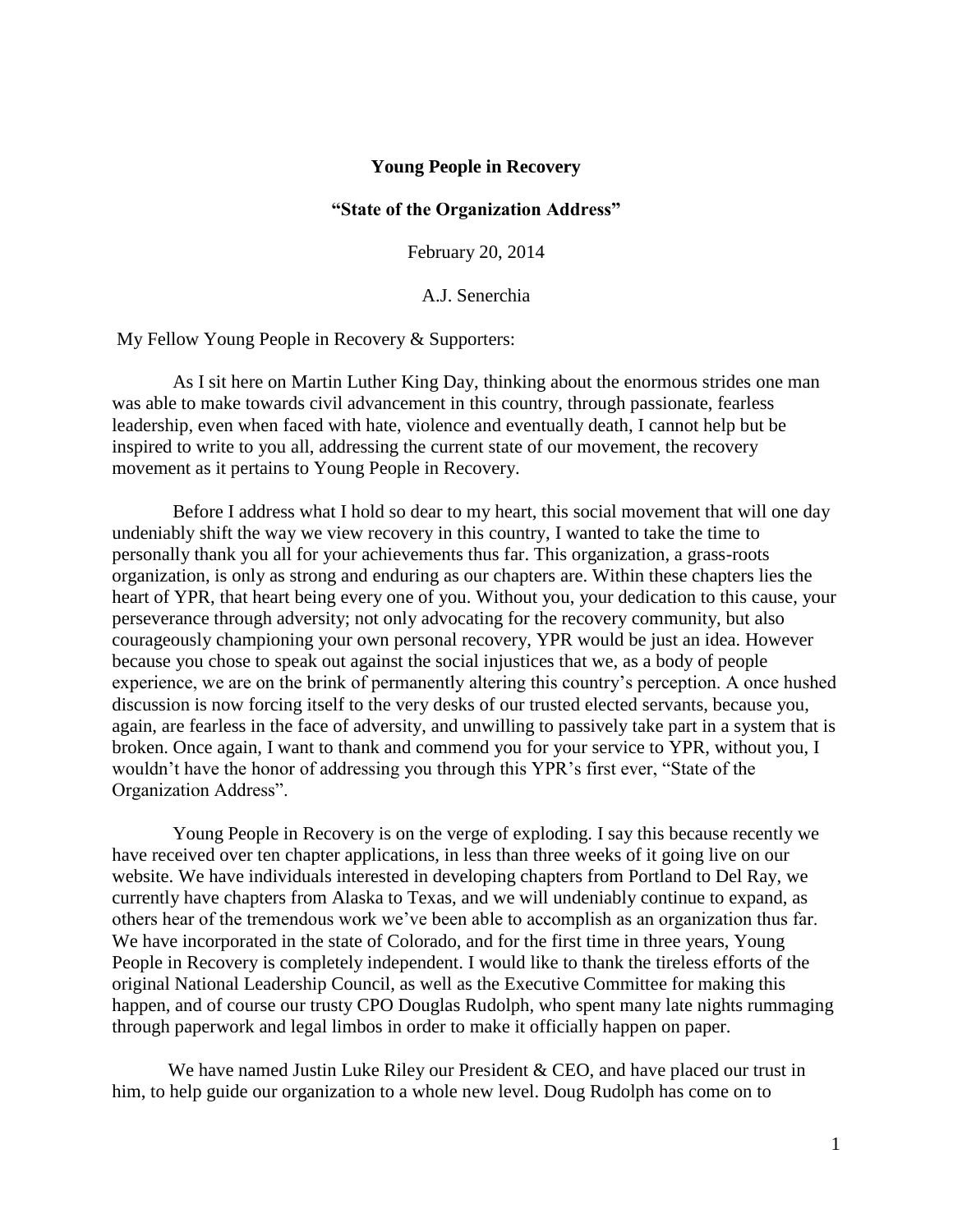continue to guide us through his beautifully crafted public-policy agenda, while bringing his skills and expertise in the legal realm, as Chief Policy Officer. They together entrusted myself, to help foster our chapters into a new, more efficient, way of managing and administering our policy initiatives. We now have policies and procedures in place for things like funding, and we have crafted a document, which was signed by our current chapter leads, called the Chapter Compliance Form, which serves as a standard template for chapter policies and procedures. YPR chapters have always been, and will always be, program of Young People in Recovery. Money raised from each chapter is disbursed into our centralized bank account, where we are now, for the first time in the history of Young People in Recovery, able to fund every chapter. Justin, Doug and myself literally exist solely to support you every step of the way, and we take great pride in doing so.

 Before I delve deeper into the current state of Young People in Recovery, I'd like to briefly share some of my own personal history as it relates to YPR. I was first recruited to be a part of YPR, while interning at SAMHSA in October of 2012. I was recruited by Devin Fox while at Starbucks, and was immediately enamored by the cause, the movement itself. I had recently graduated with a BA degree from The Richard Stockton College of New Jersey, where I studied the history of social movements as it pertained to The Free Speech Movement of the 1960's. While studying, I had the opportunity to write my senior thesis on Mario Savio, the charismatic leader of the Free Speech Movement at Berkeley, in the 60's. Mario and his fellow students essentially overthrew an entire administration through civil disobedience, having been trained by the very best of the trade (they were activists during the Civil Rights Movement). Their efforts blazed a trail for movements like the Anti-War movement, and the Student Movement. I have been fascinated with youth movements, social movements, activism, and free speech ever since.

 I tell you this now because I want you to know, that being a staff member of YPR is more than just a paid position for me. I am so deeply entrenched in this cause, our cause, that at any moment if we veer from the path, from this movement at large, I would literally do anything and everything in my power to ensure that we recognize that before we are anything, a leader, a spokesperson, an entrepreneur, a chapter member, or an advocate, we are individuals who believe in our cause first. I would rather no one ever heard of my name for the rest of my existence, and we actually create social change, than for me to gain recognition for something that we failed at. I would, and will, be more than happy to resign to the backrooms of this movement, if it meant fostering a more productive influence upon our movement at large.

 You're probably right now saying to yourself, "What is he talking about"? Well let me tell you. Often times as advocates we can lose our way. We often can get caught up in things like spotlight, money, making a name for ourselves, or attention, that we forget why we are here in the first place. Sure everyone admires recognition, and many of you deserve recognition for the countless hours you have volunteered and dedicated into fostering this organization into its current state. Yet we must remember why we are here. We cannot lose sight of the path that we are set to journey upon, for outside influences that will tear a social movement like ours apart. These things will blind us, and distract us from the real goal of this movement at large, social justice. Yes, we need to tell our recovery stories. Yet we mustn't forget that with telling our stories comes action, and that action is to putting pen to paper, fingers to key board, and working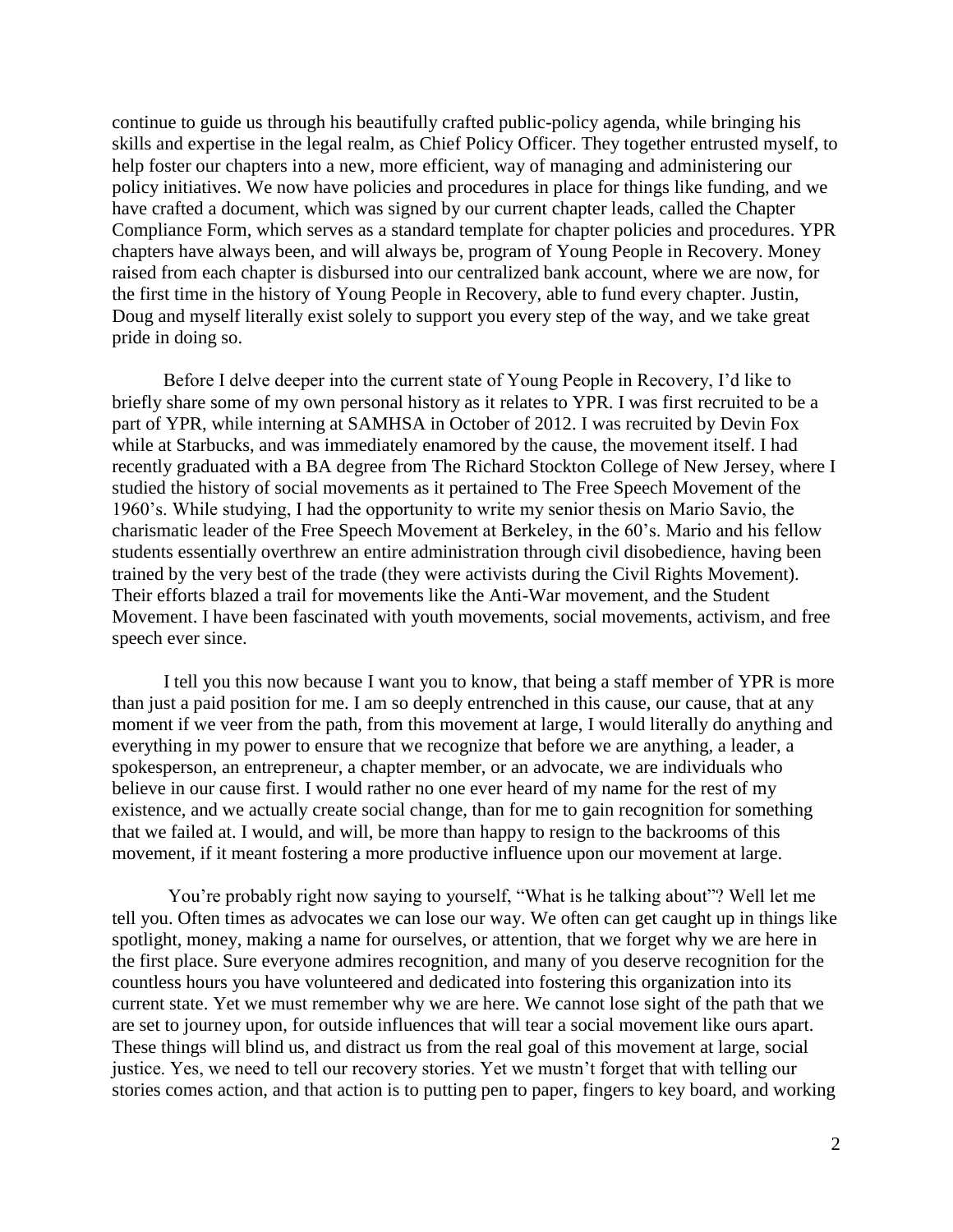until we are so sick of hearing about the recovery movement, that we go to bed only to wake up in the morning with so much passion that you work harder, and more dedicated than ever before.

 You see this is the passion we must never lose sight of. This passion comes through understanding a few things as it relates to our movement at large. First, we are underfunded and underrepresented at every level, local, state and federally. Addiction is classified in the DSM as a Mental Illness, yet we are hard-pressed to qualify for any of their services. Second, the AMA defines addiction as a disease, yet we are the most underfunded public health issue in the country. We are stigmatized on every level, in every race, gender, and age bracket in this country. You see these are the issues we face as a community every day. Not whether or not people recognize us for our efforts, or whether or not an individual progresses through the ranks. At the end of the day, that's surface nonsense that will tear us apart.

 Our cause is that we are a community of people, who are discriminated against, as we feel the blunt end of social injustices every step of the way. This is our cause. No one should be asked to advocate, we should do it because it is happening to us every day. We should be pissed! We should be angry! THIS IS OUR CIVIL RIGHTS ISSUE! We need to live our lives like true activists in every form of the word. Eli Wiesel once said, "The opposite of love is not hate, it's indifference. The opposite of art is not ugliness, it's indifference. The opposite of faith is not heresy, it's indifference. And the opposite of life is not death, it's indifference." We cannot be indifferent towards this movement, or this cause. We the people, have the power to effectively shape the way addiction is not only treated in the country, but ultimately effectively shape the public's perception of just who we are to begin with. The recovery community possesses some of the most heartwarming, passionate people, and together we mustn't ever taste defeat in the hands of indifference.

This problem we face is real, and it won't go away unless we continue to act as a unified movement and organization without worrying about what our peers are doing, but by continuing to selflessly act for the cause, yes I said it again, the cause. You see until we receive justice, until we are funded like a body of disease stricken people should be, we mustn't stop continuing to blaze a path for the generations that will come after us. Together we can change society. Together we will, as a united body of people, as a untied organization, untied under the Young People in Recovery banner. When the day comes when we have our Civil Rights victory, we will go down in history as pioneers to this great movement, selflessly dedicating our lives because we believed in it, because wanted justice, because it is what we are supposed to do.

Until this day comes, until we have our Civil Rights victory, YPR will provide these services that the recovery community lacks. We will provides trainings and seminars, addressing things like better access to employment and housing, since we don't possess a housing authority, or an employment agency, or even educational services like the Mental Health departments do. Since the government won't do its job and provide us with these things, we will do their job for them! Our chapters will be carrying out history in the making, as an approach of this size, on this landscape, has never even been attempted. We are literally making history, and we will succeed in doing so.